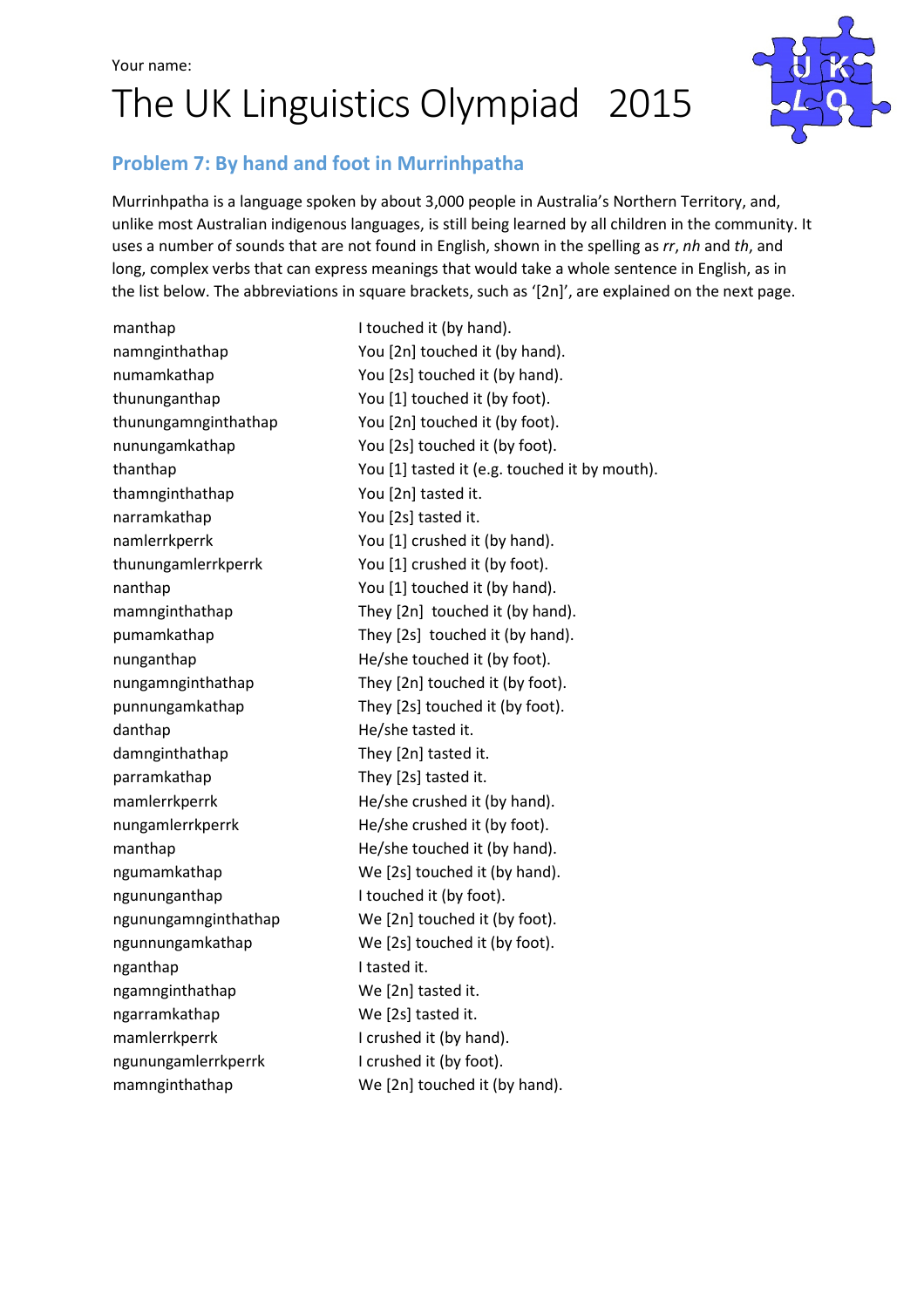## The UK Linguistics Olympiad 2015



Abbreviations: '[2s]', '[2n]' and '[1]' mean 'two people who are siblings', 'two people who are not siblings' and 'one person' (i.e. 'singular'). So, for instance, if someone is speaking to two other people who are siblings, they would use the '[2s]' form.

Q.7. The table below has some gaps with numbers that are repeated on the answer sheet. Supply the missing Murrinhpatha words or English translations.

|                | Murrinhpatha   | <b>English</b>                         |
|----------------|----------------|----------------------------------------|
| $\mathbf{1}$   | (1)            | 'touch'                                |
| $\overline{2}$ | (2)            | 'crush'                                |
| $\overline{3}$ | -ngintha-      | (3)                                    |
|                | mamkurrk       | I scratched it (by hand).              |
| 4              | thunungamkurrk | (4)                                    |
| 5              | (5)            | We [2s] scratched it (by hand).        |
| 6              | (6)            | They [2n] scratched it (by mouth).     |
|                | -thurr         | to tread on something                  |
| $\overline{7}$ | (7)            | We (e.g. my brother and I) trod on it. |
| 8              | (8)            | He trod on it.                         |
|                | mamkamit       | I obstructed it (by hand)              |
| 9              | (9)            | I said no (or: I refused it)           |